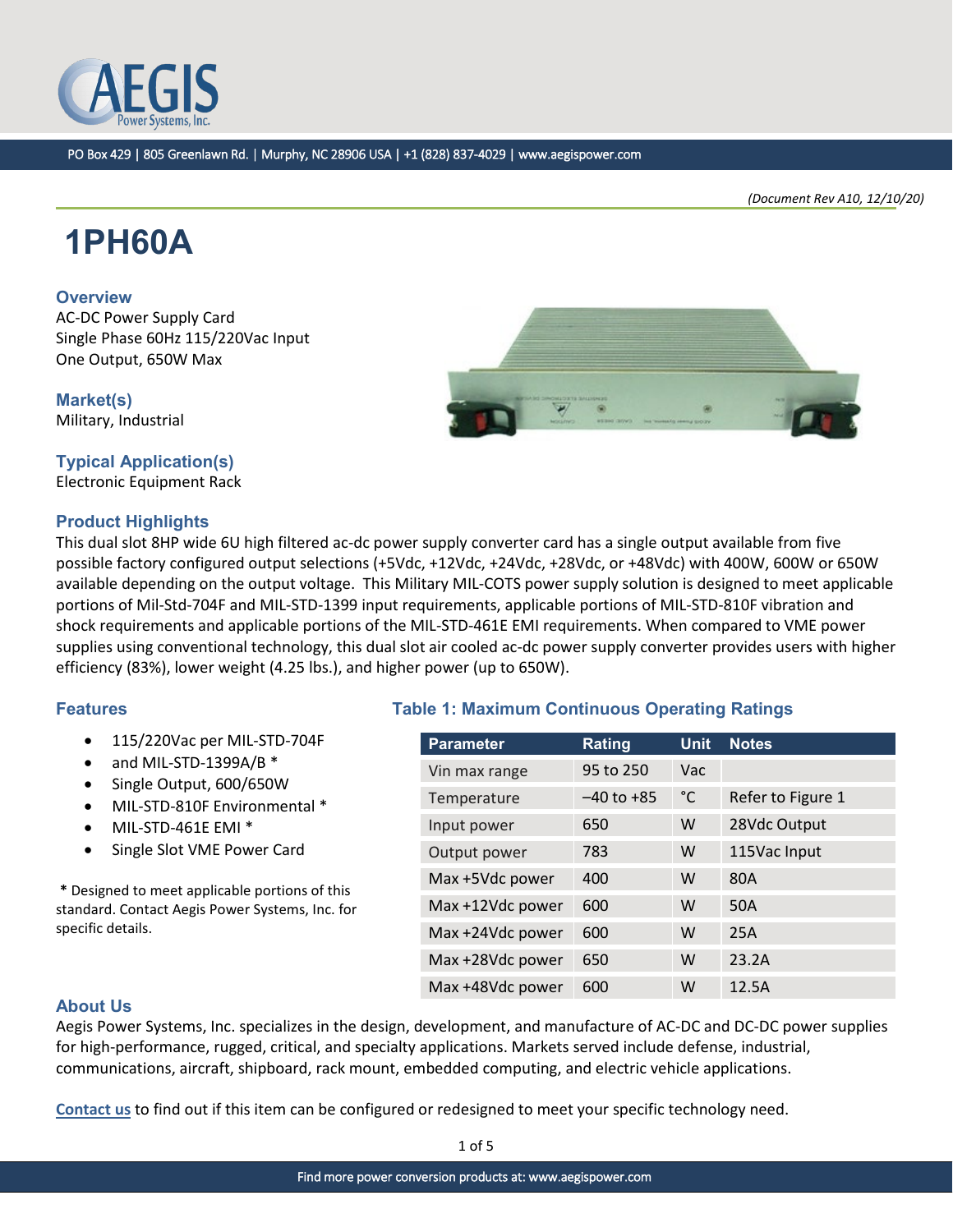

| <b>SPECIFICATIONS</b>         | (Typical at 25°C, nominal line and 100% load, unless otherwise specified.)                                                                                                     |
|-------------------------------|--------------------------------------------------------------------------------------------------------------------------------------------------------------------------------|
| <b>Parameter</b>              | <b>Notes</b>                                                                                                                                                                   |
| <b>Input Voltage</b>          | 95Vac - 250Vac, 47Hz - 63Hz.<br>Transient 70Vac to 270Vac, 100ms.<br>Designed to meet MIL-STD-704F Normal and Abnormal Range.<br>Designed to meet MIL-STD-1399A/B Type I 60Hz. |
| <b>Input Current</b>          | 6.35/6.88A @ 115Vac, 3.18/3.44A @ 220Vac.                                                                                                                                      |
| <b>Input Power</b>            | 723/783W @ 115Vac, 700/760W @ 220Vac, Typical.                                                                                                                                 |
| <b>Power Factor</b>           | 0.99 Typical @ 47Hz - 63Hz.                                                                                                                                                    |
| <b>Output Power</b>           | 600/650W Max. See Table 2. See Figure 1 for output power derating.                                                                                                             |
| <b>Holdup Time</b>            | 10ms Typical.                                                                                                                                                                  |
| <b>Output Voltages</b>        | See table 2. See Figure 1 for output power derating.                                                                                                                           |
| <b>Output Ripple</b>          | See table 2.                                                                                                                                                                   |
| <b>Current Limit</b>          | Short circuit protected with automatic recovery.                                                                                                                               |
| <b>Efficiency</b>             | 83% / 115Vac, 86% / 220Vac, Typical at full load.                                                                                                                              |
| <b>Start-Up Time</b>          | 500ms Max.                                                                                                                                                                     |
| <b>Voltage Set Point</b>      | $± 2.5%$ .                                                                                                                                                                     |
| Line/Load Regulation          | $± 2.5%$ .                                                                                                                                                                     |
| <b>Temperature Regulation</b> | $± 0.01\%$ / °C.                                                                                                                                                               |
| <b>Temperature Rating</b>     | -40°C to +85°C Operating baseplate temperature max. See Figure 1.                                                                                                              |
| Cooling                       | Customer provided forced air across attached cooling fins on power card.                                                                                                       |
| Package                       | Dual slot pluggable slide-in card with attached baseplate and cooling fins.                                                                                                    |
| <b>Dimensions</b>             | 6U x 8HP x 160mm (see mechanical drawing on last page).                                                                                                                        |
| Weight                        | 4.25 lbs. Typical.                                                                                                                                                             |
| <b>Connector</b>              | 1ea Positronic PCIM30W15M400A1 or equivalent (see Table 3).                                                                                                                    |
| <b>Vibration</b>              | Designed to meet MIL-STD-810F, Method 514.5, Procedure I.                                                                                                                      |
| <b>Shock</b>                  | Designed to meet MIL-STD-810F, Method 516.5, Procedure I.                                                                                                                      |
| <b>Humidity</b>               | 0-95% non-condensing.                                                                                                                                                          |
| <b>EMI</b>                    | Designed to meet MIL-STD-461E (CE102 and CS101).                                                                                                                               |

*Specifications subject to change without notice.*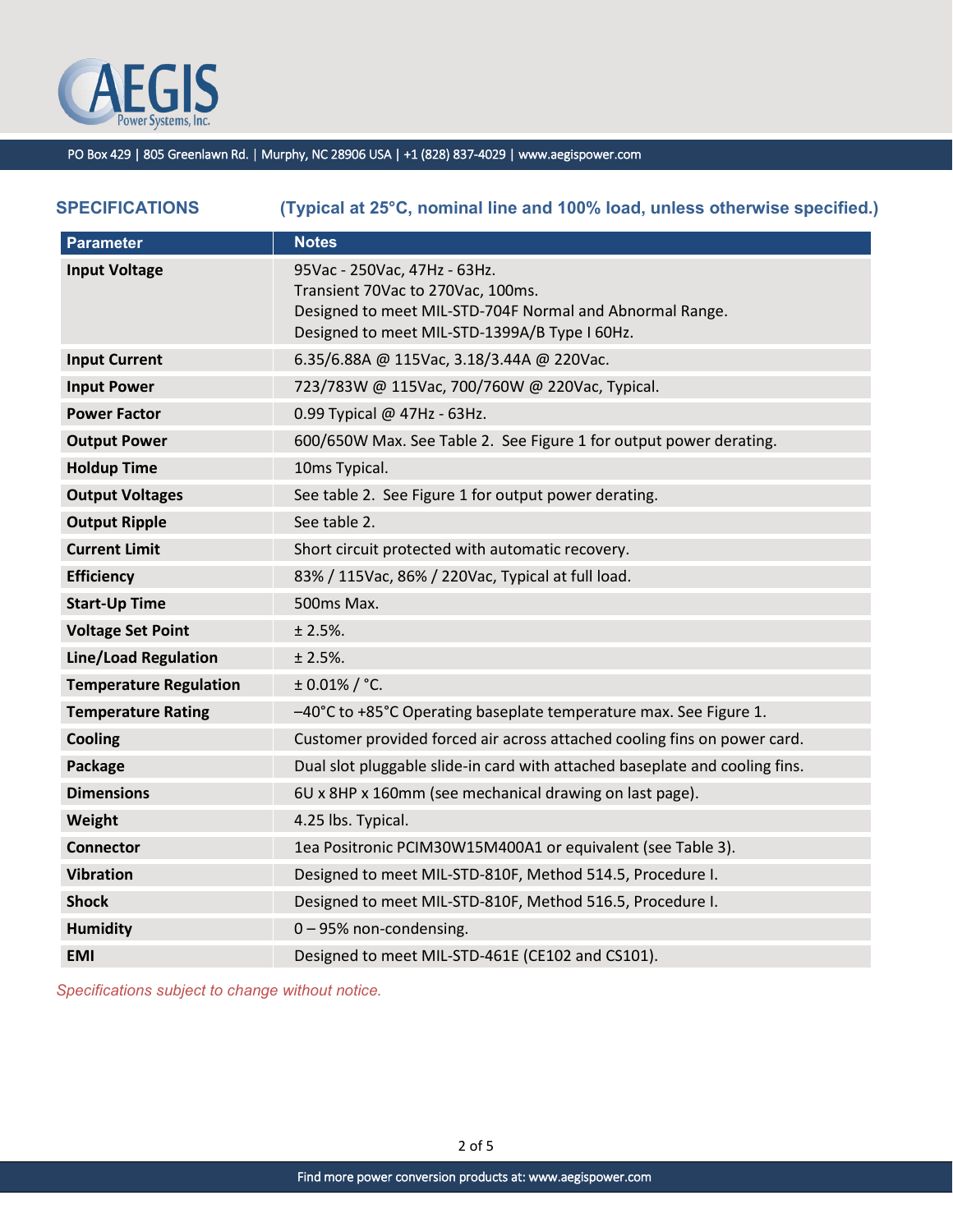

# **Table 2: Voltage Output (Nominal)**

|                | 1PH60A-001  | 1PH60A-002  | 1PH60A-003  | 1PH60A-004 | 1PH60A-005  |
|----------------|-------------|-------------|-------------|------------|-------------|
| <b>Voltage</b> | $+28Vdc$    | +48Vdc      | $+12$ Vdc   | $+5Vdc$    | $+24Vdc$    |
| Current        | 23.2A       | 12.5A       | 50A         | 80A        | 25A         |
| <b>Power</b>   | 650W        | 600W        | 600W        | 400W       | 600W        |
| <b>Ripple</b>  | 280mVpk-pk* | 480mVpk-pk* | 100mVpk-pk* | 50mVpk-pk* | 240mVpk-pk* |

\* 20MHz Bandwidth Limited.

# **Figure 1: 1PH60A Power De-rating for Temperature and Input Voltage per below graph**

| 650W<br>600W    |                                     |                             | 115Vac / 220Vac |                | 65°C, 650W, 115Vac<br>70°C, 650W, 220Vac |                |                     |                |      |
|-----------------|-------------------------------------|-----------------------------|-----------------|----------------|------------------------------------------|----------------|---------------------|----------------|------|
| 550W            |                                     |                             |                 |                |                                          |                |                     |                |      |
| 500W            |                                     |                             |                 |                |                                          |                | $115$ Vac<br>220Vac |                |      |
| 450W            |                                     | 1PH60A Power Derating Chart |                 |                |                                          |                |                     |                |      |
| 400W            | 600LFM airflow across cooling fins. |                             |                 |                | 85°C, 450W, 220Vac<br>85°C, 400W, 115Vac |                |                     |                |      |
| 350W            |                                     |                             |                 |                |                                          |                |                     |                |      |
| 300W            |                                     |                             |                 |                |                                          |                |                     |                |      |
| $-40^{\circ}$ C | $-15^{\circ}$ C                     | $0^{\circ}$ C               | $20^{\circ}$ C  | $40^{\circ}$ C | $50^{\circ}$ C                           | $60^{\circ}$ C | $70^{\circ}$ C      | $80^{\circ}$ C | 85°C |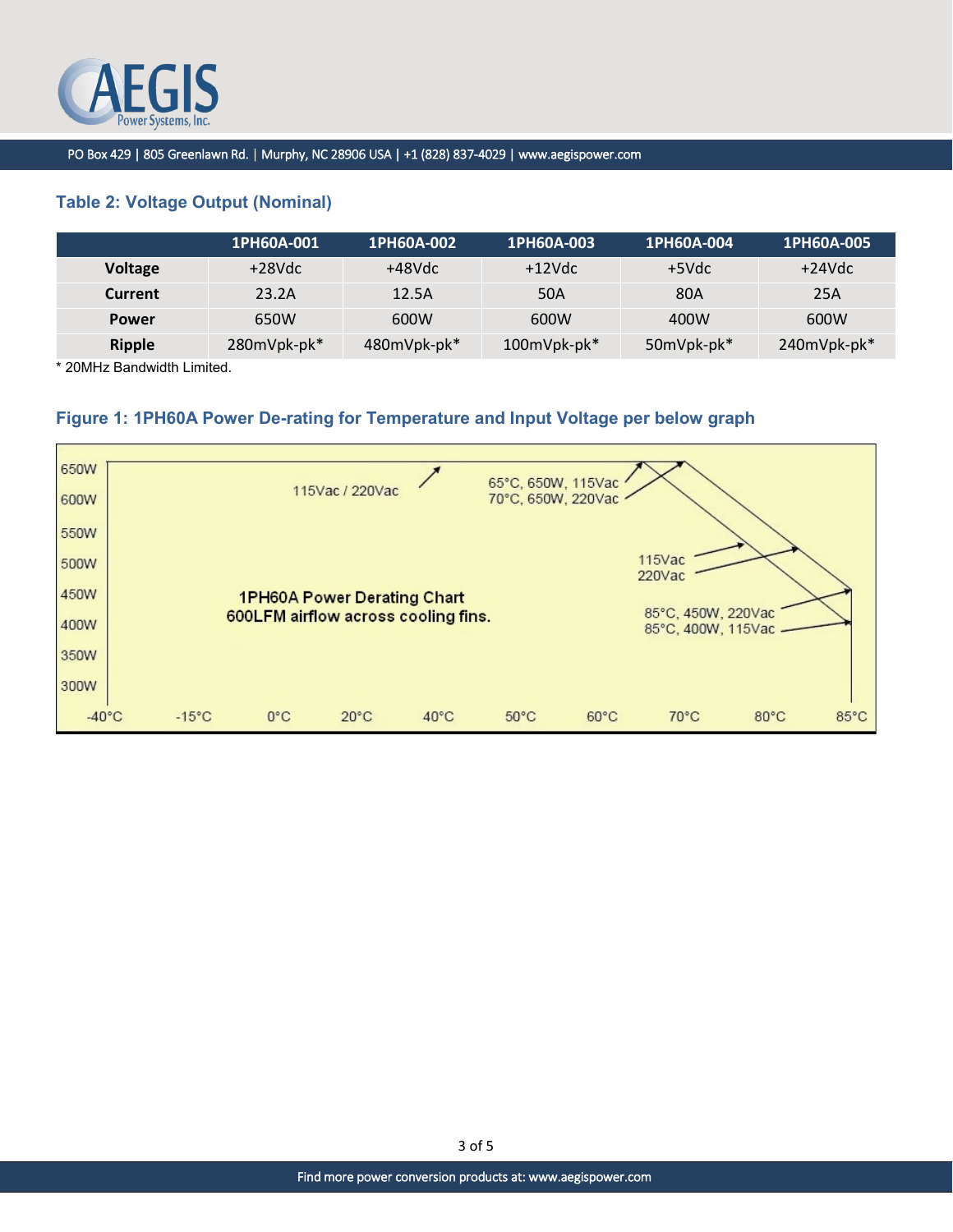

# **Table 3: 1PH60A-XXX Connector Specifications**

| <b>Contact Designation</b> | <b>Conductor Circuit</b> |
|----------------------------|--------------------------|
| Pin 1                      | #1 Return                |
| Pin 2                      | #2 Return                |
| Pin <sub>3</sub>           | #1 Return                |
| Pin 4                      | #2 Return                |
| Pin <sub>5</sub>           | #1 Return                |
| Pin <sub>6</sub>           | #2 Return                |
| Pin 7                      | #1 +Out                  |
| Pin <sub>8</sub>           | #2 +Out                  |
| Pin 9                      | #1 +Out                  |
| <b>Pin 10</b>              | #2 +Out                  |
| <b>Pin 11</b>              | $#1 + Out$               |
| <b>Pin 12</b>              | #2 +Out                  |
| <b>Pin 13</b>              | No Connection            |
| <b>Pin 14</b>              | No Connection            |
| <b>Pin 15</b>              | #1 Pos Sense             |
| <b>Pin 16</b>              | No Connection            |
| <b>Pin 17</b>              | No Connection            |
| <b>Pin 18</b>              | #1 Neg Sense             |
| <b>Pin 19</b>              | No Connection            |
| <b>Pin 20</b>              | No Connection            |
| <b>Pin 21</b>              | <b>Share Pos</b>         |
| <b>Pin 22</b>              | No Connection            |
| <b>Pin 23</b>              | No Connection            |
| <b>Pin 24</b>              | <b>Share Neg</b>         |
| <b>Pin 25</b>              | No Connection            |
| <b>Pin 26</b>              | #2 Neg Sense             |
| <b>Pin 27</b>              | #2 Pos Sense             |
| <b>Pin 28</b>              | <b>Chassis Ground</b>    |
| <b>Pin 29</b>              | <b>AC Neutral</b>        |
| <b>Pin 30</b>              | <b>AC Line Input</b>     |

 **30 Pin Positronic Connector - P/N PCIM30W15M400A1 or Equivalent**

**CAUTION:** Contact AEGIS Power Systems before connecting power supply units in parallel or connecting the Share Pins.